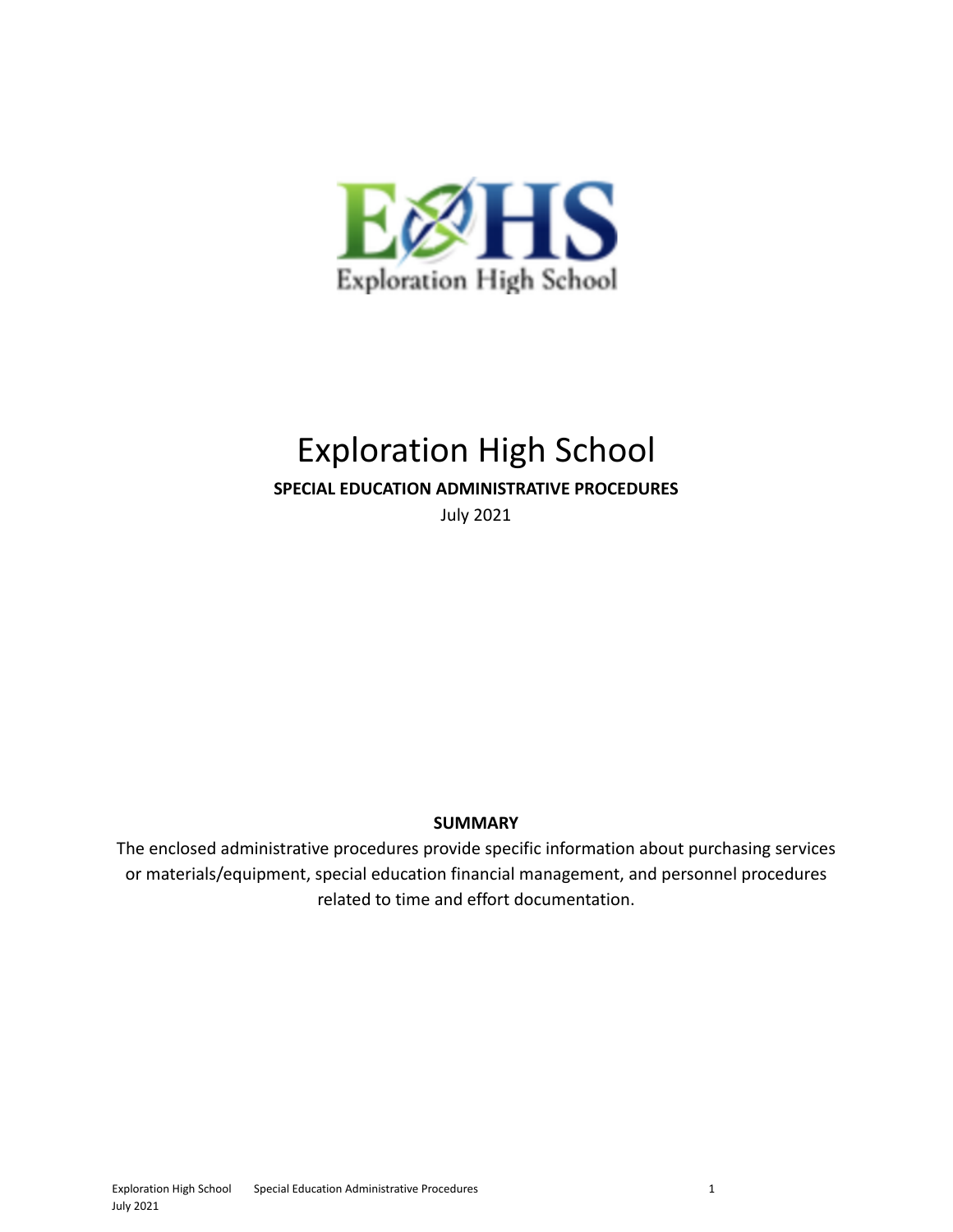### TABLE OF CONTENTS

| <b>PREFACE</b>                                                  | 3              |
|-----------------------------------------------------------------|----------------|
| <b>FINANCIAL MANAGEMENT &amp; INTERNAL CONTROLS</b>             | 4              |
| <b>PERSONNEL PROCEDURES</b>                                     | 5              |
| Certification of Time & Effort                                  | 5              |
| Code of Conduct                                                 | 6              |
| Personal Activity Report (PAR)                                  | 6              |
| <b>Staff Travel</b>                                             | $\overline{7}$ |
| <b>Travel Costs</b>                                             | 7              |
| Out-of-State Travel                                             | 7              |
| <b>PROCUREMENT PROCEDURES</b>                                   | 9              |
| Ordering Special Education Supplies and Equipment               | 9              |
| Procurement - Vendors & Bids                                    | 9              |
| Methods of Purchase - Definitions                               | 10             |
| Micro-Purchase                                                  | 10             |
| <b>Small Purchase</b>                                           | 10             |
| <b>Competitive Proposals</b>                                    | 10             |
| Non-Competitive Proposal                                        | 11             |
| Conflict of Interest                                            | 11             |
| Reimbursement for Purchase of Special Education Supplies        | 12             |
| <b>Contracting for Special Education Services</b>               | 12             |
| Purchase of Contracted Services/Equipment for Specific Students | 13             |
| <b>INVENTORY PROCEDURES</b>                                     | 14             |
| THIRD PARTY BILLING PROCEDURES                                  | 15             |
| <b>SPECIAL TRANSPORTATION PROCEDURES</b>                        | 16             |
| <b>RECORD RETENTION PROCEDURES</b>                              | 17             |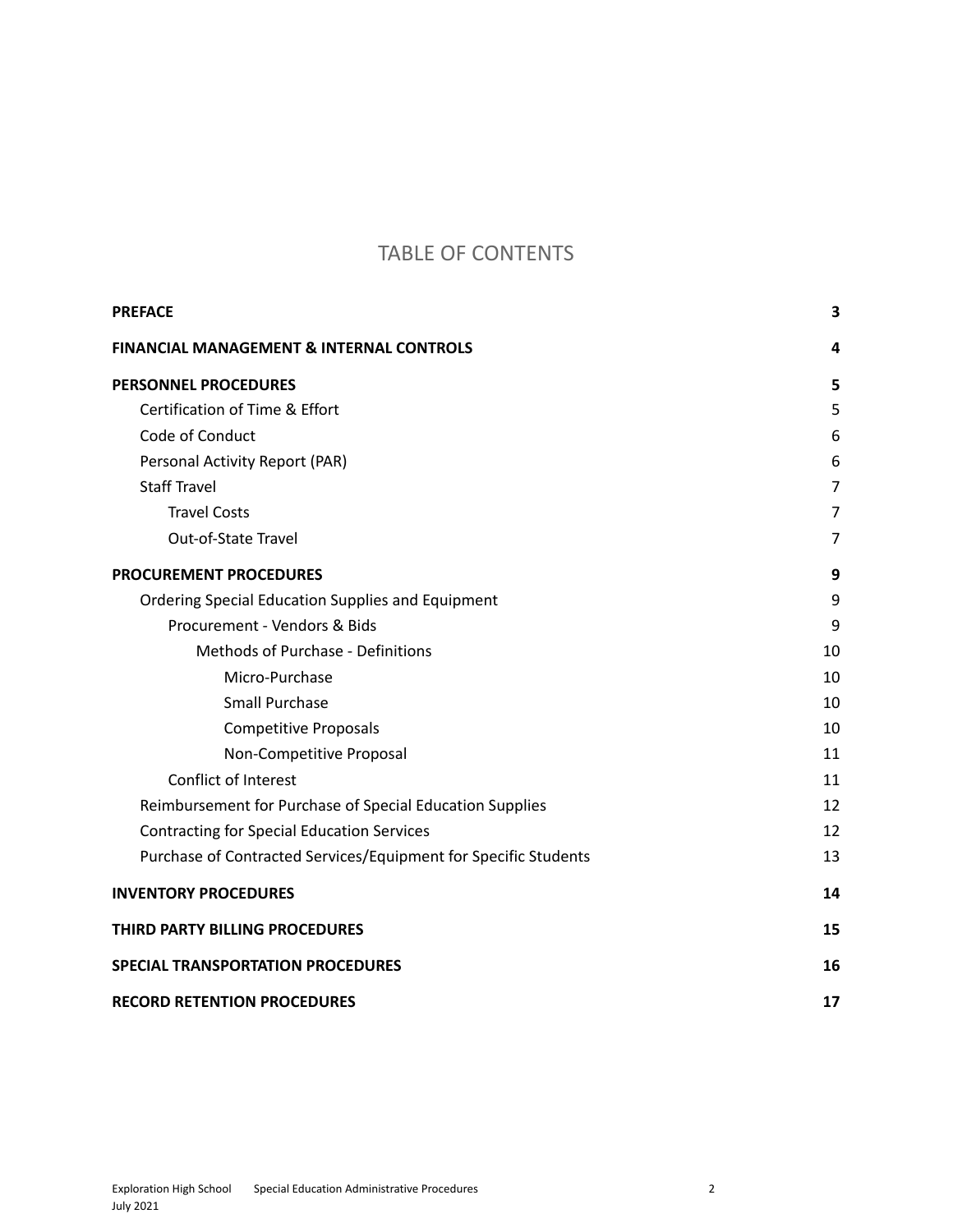## <span id="page-2-0"></span>**PREFACE**

It is the intention of Exploration High School to comply with all federal, state, and local fiscal laws. The regulatory citations covering fiscal management practices are:

- IDEA 34
- EDGAR
- UGG/2 CFR Uniform Administrative Requirements, Cost Principles, and Audit Requirements for Federal Awards
- Minnesota Statute 471.35 Uniform Municipal Contracting Law

It is also the intention of Exploration High School to ensure special education expenditures are necessary, reasonable, and allowable. The procedures and practices used to accomplish these tasks are outlined in this manual. It is the goal of the management of Exploration High School to ensure these practices and procedures are followed.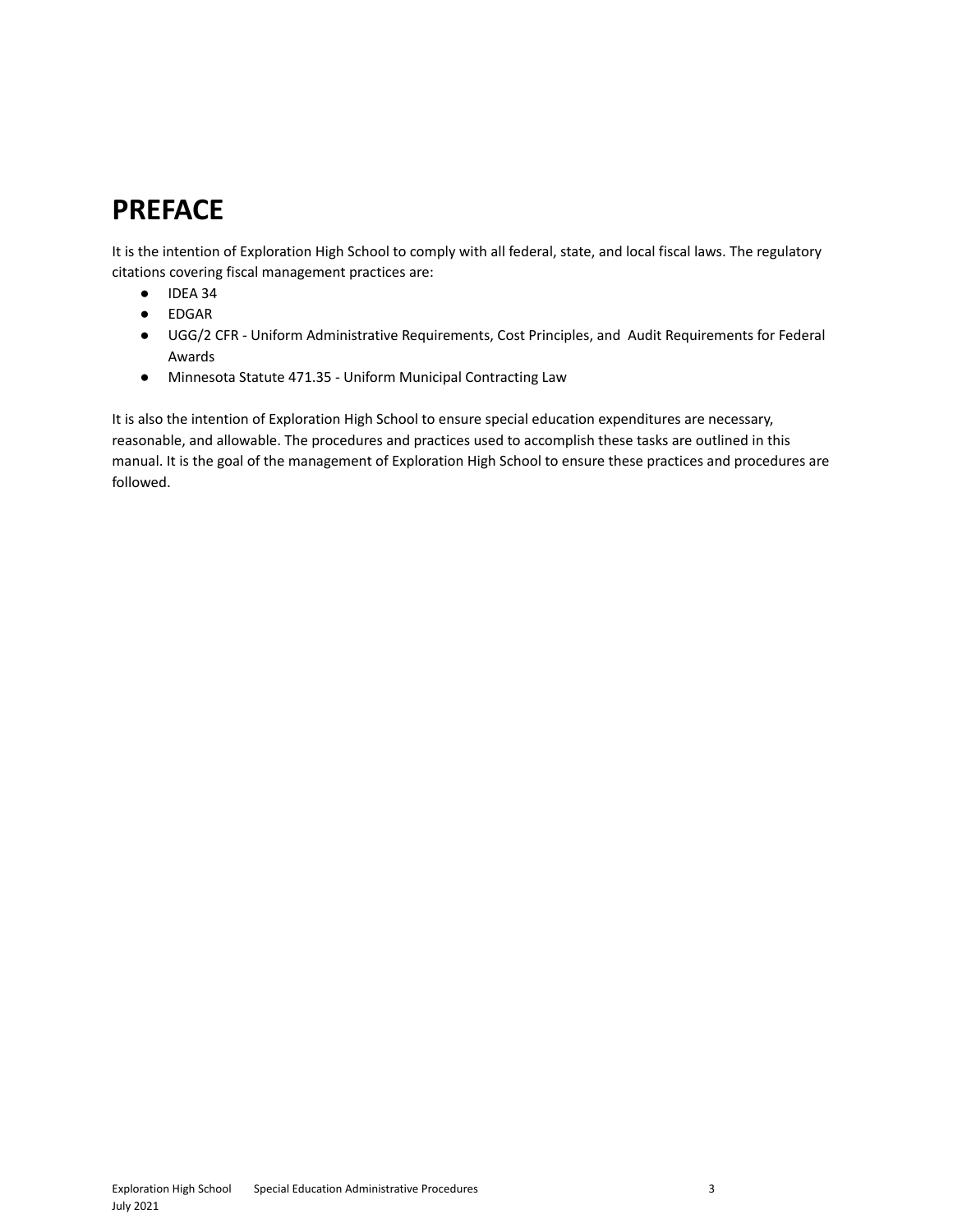## <span id="page-3-0"></span>**FINANCIAL MANAGEMENT & INTERNAL CONTROLS**

The Director of Special Education, Executive Director and Business Manager of Exploration High School are responsible for preparing a budget. Year-end financial reports are provided to the Director of Special Education and Executive Director by the Business Manager. Individual budgets by federal award are also submitted to MDE for approval via the Minnesota Department of Education's EDRS (Education Data Reporting System) and SERVS (State Education Record View and Submission System) financial systems.

Annually, the Director of Special Education will update the Special [Education](https://docs.google.com/document/d/176VwdNMlSmFEZdrOsdjlxFOJGnk9KzInhUBWklxVYs0/edit?usp=sharing) Finance Sources Template to report a summary of the use of funds to assist in programmatic decision-making. This template will be accessible to the Executive Director, Business Manager and Director of Special Education as requested.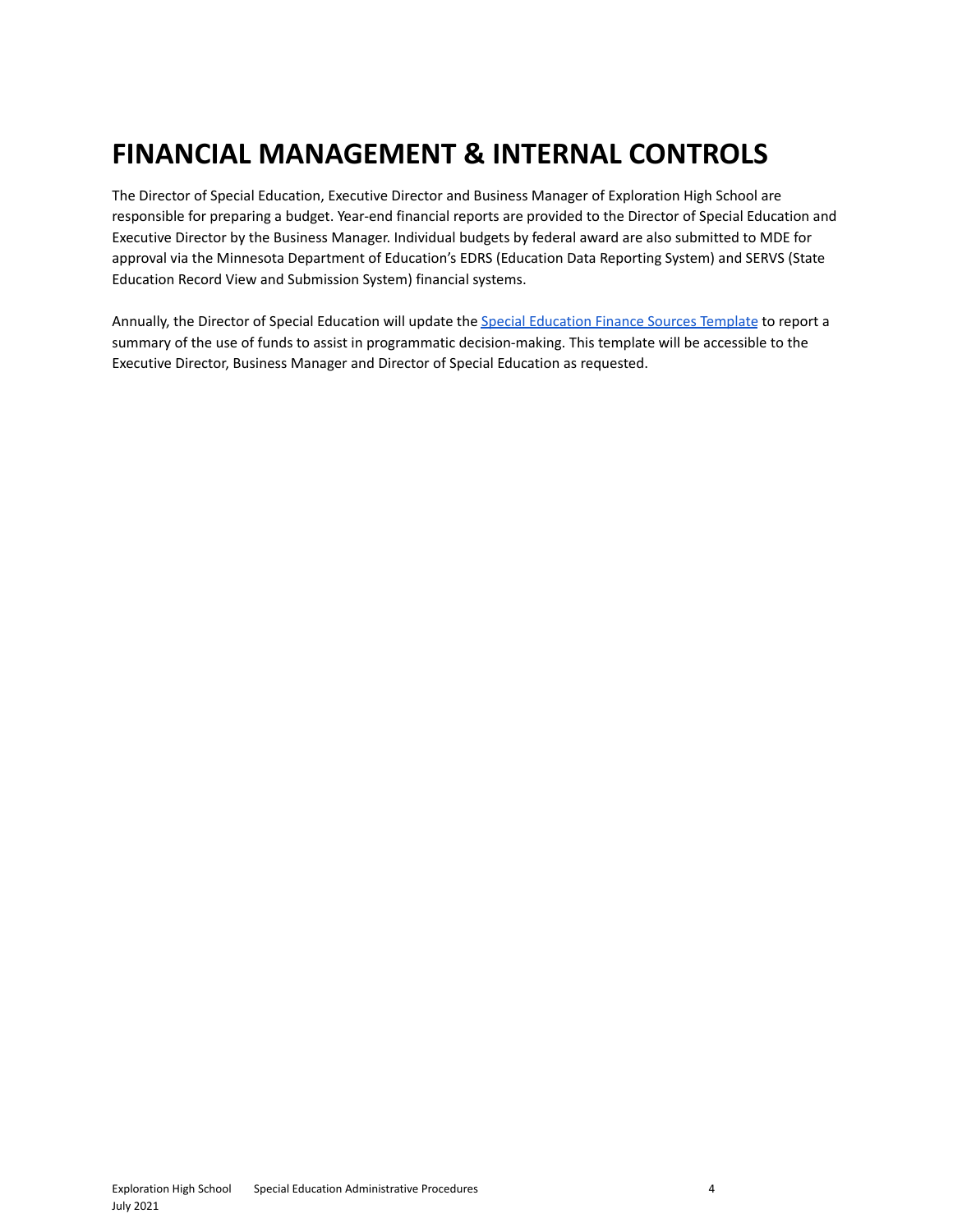## <span id="page-4-0"></span>**PERSONNEL PROCEDURES**

### <span id="page-4-1"></span>Certification of Time & Effort

All special education funded employees are expected to keep an up-to-date- daily/weekly calendar that is dated and available from year-to-year. Employees may be asked to produce a calendar from a prior year to verify their assignment to special education.

There are two ways in which the district will provide accountability for the source of funding for the position and the work actually performed.

#### **Employees 100% funded by State and Local special education funds (FIN 740)**

In January and June of each year, all licensed and non-licensed special education staff funded must participate in the semi-annual certification. This includes employees who serve 2 different functions but who are 100% funded by special education (ex: a 1.0 position that is split as .5 special education paraprofessional and .5 special education teacher). The semi-annual certification will be done in the following way:

The Director of Special Education manages this process. Once the documentation is completed, it is filed and maintained by fiscal year. An original copy is maintained at the school site and an electronic copy is filed.

In the first week back to school in January and during the last week of school, each licensed and non-licensed special education staff person who meets the conditions above receives an [e-mail.](https://docs.google.com/document/d/1L86QHFdIurV3nnXw0qxCvkZ4BLKv0lmYMYQHfL4A9lU/edit?usp=sharing) The e-mail instructs them to see a designated assistant at the school site to sign the Semi-Annual Certification of Time and Effort. Those receiving the e-mail have 48 hours to sign the certification.

By signing this form two times per year, the designated special education staff confirms that he/she worked 100% for special education during these two time periods - between the first contract day of the school year to January 1st; and between January 2nd to the last day of the contract year.

Individuals hired within these time periods will certify from their date of hire.

The Director of Special Education maintains the list of designated employees for the Semi-Annual Certification of Time and Effort. The [Semi-Annual](https://drive.google.com/drive/folders/13TlkUxLMi5NXcDkO6DC7BuhCK5QAikr-?usp=sharing) Certification of Time and Effort form is found in Appendix A.

#### **Employees whose positions have funding split between state/local special education funds (FIN 740) and** local/district funds (FIN 000) and who serve the same or different function must have an up-to-date schedule on **file at all times to ensure that the allocation to the funding source is correct.**

Example: 0.5 DAPE teacher; 0.5 Regular Physical Education Teacher

Example: 0.6 District Administrative Assistant; 0.4 Special Education Paraprofessional

**Employees who are partially funded by Federal special education funds (FIN 419) and partially funded by State/Local special education funds (FIN 740) will maintain documentation of the schedule when both portions of the position fulfill exactly the same job function 100% of the time.**

A separate Time & Effort [Document](https://drive.google.com/drive/folders/13TlkUxLMi5NXcDkO6DC7BuhCK5QAikr-?usp=sharing) will be completed for these individuals.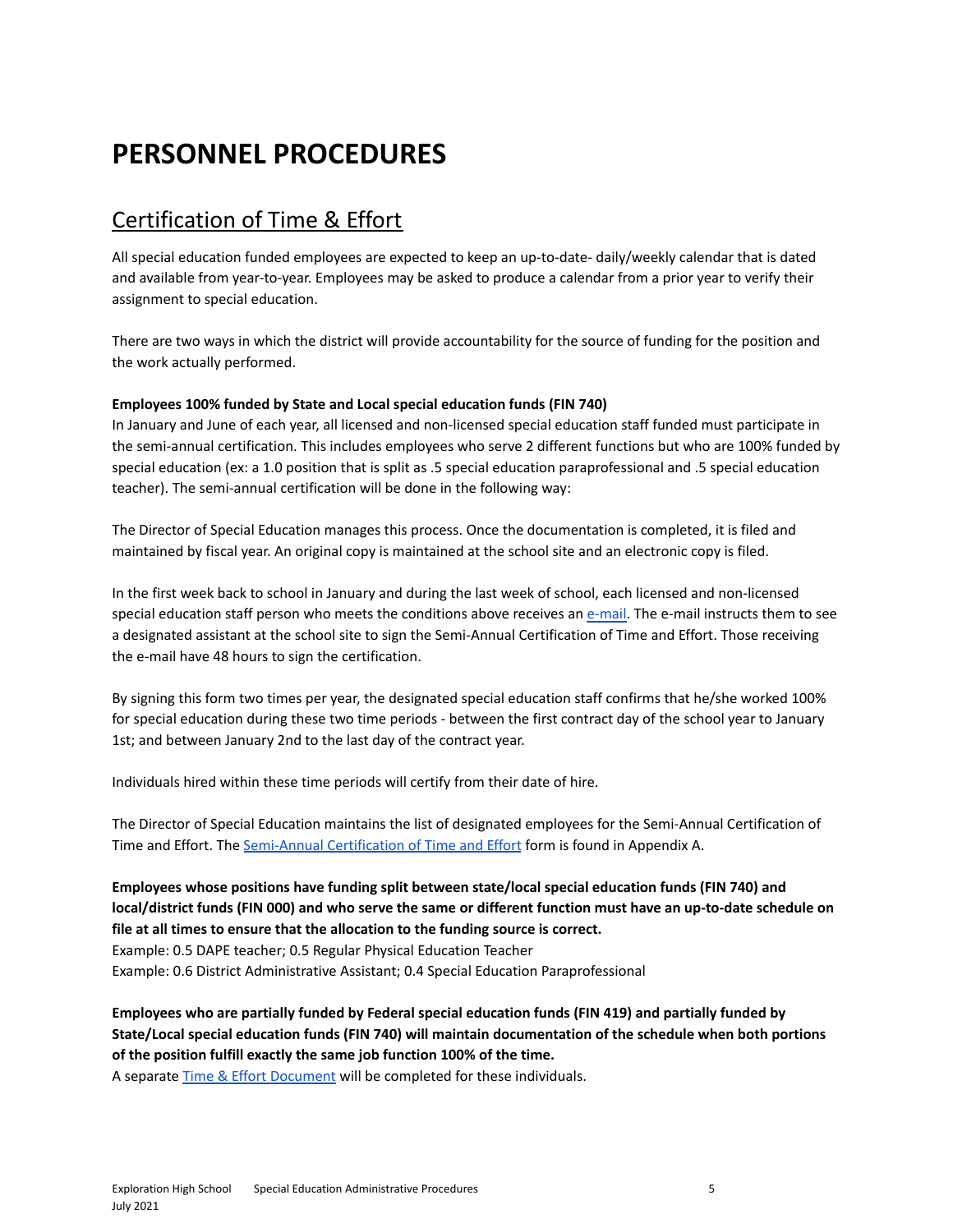## <span id="page-5-0"></span>Code of [Conduct](https://docs.google.com/document/d/1_23x0XA2gh1Z-N4BR_4cVVJJSdOo0g_a6X46iKtBP0A/edit?usp=sharing)

Each staff must perform their duties to the best of their abilities and perform those duties in an ethical and honest manner. Through words and actions, the staff member will conduct oneself in the following manner:

- Act honestly and ethically in carrying out one's employment duties and responsibilities;
- Comply with all policies and procedures pertinent to one's job duties, and all state/federal laws, rules and regulations;
- Cooperate fully with internal and external auditors in all areas of their examinations;
- Report suspected code of conduct and ethics violations, significant internal control weakness, evidence of theft, embezzlement, unlawful use of public funds or property or other irregularities/wrongdoings through appropriate agency channels as designated; and,
- Report any evidence of theft, embezzlement, conflict of interest or unlawful use of public funds or property, other public resources to the Executive Director or the Director of Special Education

In order to ensure accountability, Exploration High School and each of its staff members will account for all activities, accept responsibility of those activities, and disclose information/results in a transparent manner.

All new staff members will certify knowledge of, and agreement to abide by the code of conduct within 60 days of initial contracted employment and once annually thereafter. This information will be made available in the employee handbook. By signing the code of conduct, the employee acknowledges that they will follow this code of conduct and are aware that if they do not abide by this code of conduct, disciplinary action may take place by the Executive Director.

### <span id="page-5-1"></span>Personal Activity Report (PAR)

If employees are jointly funded with Federal special education funds and other state/local funds and each portion of the position is distinctly different, the employee(s) will maintain a [Personal](https://drive.google.com/drive/folders/1flDEBKUJSR_kjsbGE91uN71u_2zepCku?usp=sharing) Activity Reports (PAR). The PAR is completed by the employee to verify the percent of special education funding allocated to his/her position.

The designated employees are informed of the need to document their time spent on special education tasks at the beginning of each school year. The Director of Special Education informs the Assistant Director of Special Education who needs to do a PAR at the beginning of the school year. The Assistant Director of Special Education sets up the documentation for this process and collects the PARs at the end of each month. Supporting documents, including the individual's daily schedule, is attached to the PAR. Original copies are filed at the school site and electronic copies are filed. The Director of Special Education monitors and makes adjustments in funding as needed.

*Example:* A position is funded 30% by special education Federal funds (FIN 419). The 70% balance of the position is funded by general education and has no special education funding or responsibility in it at all. The important thing to note is that the special education funded position has NO overlap with the general education position, which is what triggers the need for a PAR.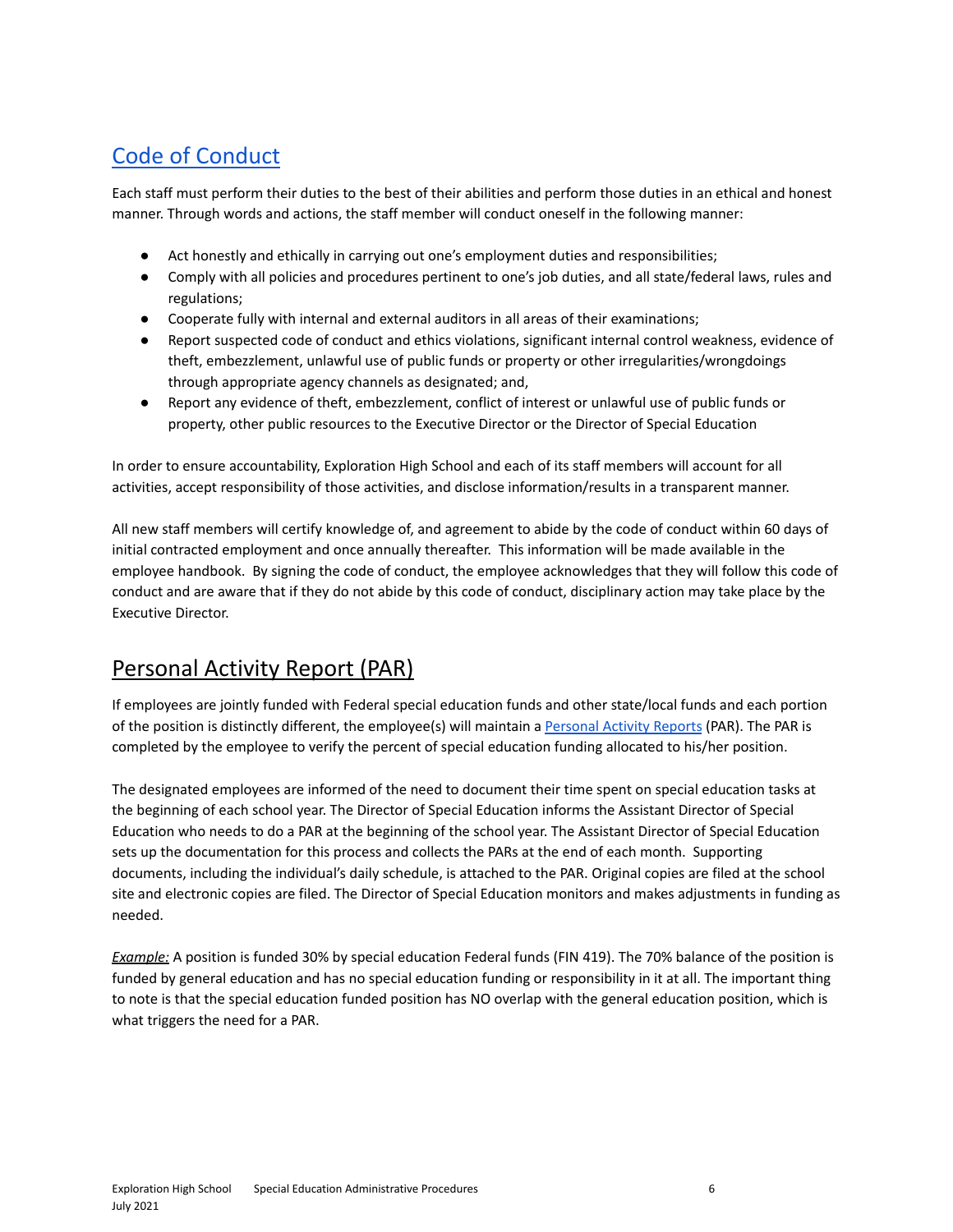### <span id="page-6-0"></span>Staff Travel

### <span id="page-6-1"></span>Travel Costs

Travel costs are the expenses for transportation, lodging, subsistence, and related items incurred by employees who are in travel status on official business of the school.

Mileage reimbursement will be paid to staff for travel between Exploration High School and locations to which they are assigned to fulfill their job duties. Reimbursement will be made monthly based on mileage logs submitted. Mileage is reimbursed at the current IRS rate.

When a staff member determines that it would be beneficial to attend a conference or workshop, approval must first be given by the Executive Director and/or Building Principal and Director of Special Education. If the request is approved, the employee will submit the registration materials. Upon return, itemized receipts for travel expenses will be submitted. Exploration High School follows meal limits of breakfast, lunch and dinner. No reimbursement shall be made for alcoholic beverages.

### <span id="page-6-2"></span>Out-of-State Travel

Staff will complete the *Out-of-State Travel Request Form [\(ED-02474-02\)](https://drive.google.com/file/d/1F1RiT9ChmKejcBJomkaP0ricBZXmaybM/view?usp=sharing)* that was developed by the Minnesota Department of Education. The form will be used when requesting approval to use federal special education funds to travel out of state for professional development or other activities that would require staff to be out of state. The form should be submitted to the Director of Special Education. Incomplete travel requests will be returned without action. All out-of-state travel using federal special education funds must be approved in advance of purchase as MDE does not have authority under the Education Department General Administrative Rules (EDGAR) to provide approval after the fact.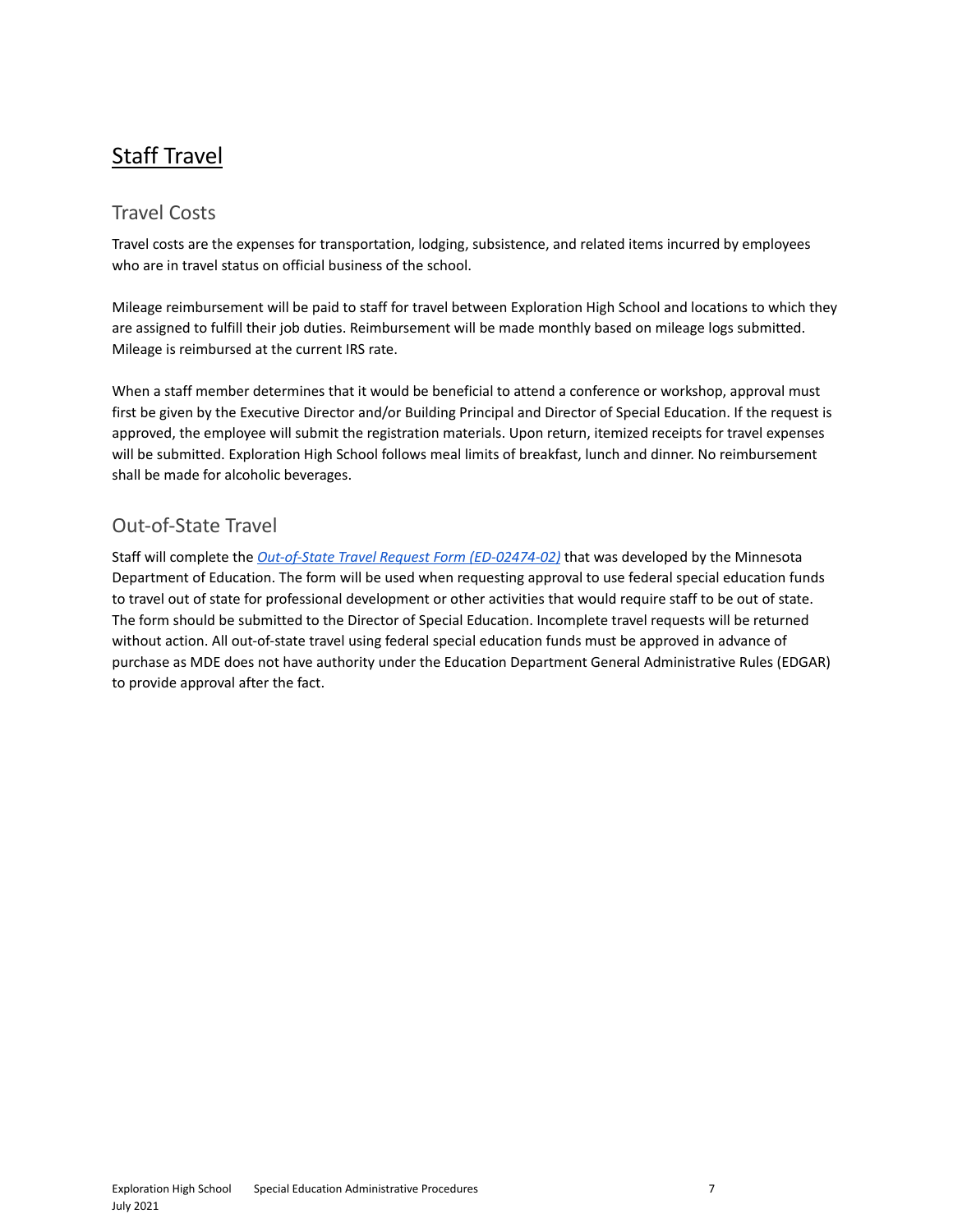## <span id="page-7-0"></span>**PROCUREMENT PROCEDURES**

### <span id="page-7-1"></span>Ordering Special Education Supplies and Equipment

Any special education staff seeking to purchase instructional materials and supplies, non-instructional supplies, technology (including software) for students, or equipment for students with IEPs must submit a [Purchase](https://docs.google.com/forms/d/13qY-e22ncqJO73UWQ_nL03EeAHszYjAljkzMDZx8guA/edit?usp=sharing) Request [Form](https://docs.google.com/forms/d/13qY-e22ncqJO73UWQ_nL03EeAHszYjAljkzMDZx8guA/edit?usp=sharing) for approval by a person authorized to encumber special education funds. This procedure is relevant for all funds specific to special education (state/local, federal, third party).

Annually, the Director of Special Education and Business Manager for the school will review the Procurement Procedures for purchases by accessing the Targeted Group/Economically Disadvantaged/Veteran-Owned (TG/ED/VO) Small Business Procurement Program ([http://www.mmd.admin.state.us/mn02001.htm](http://www.mmd.admin.state.mn.us/tgeligibility.htm)).

When purchasing any item for special education, four guiding questions must be answered. These questions are found on the bottom of the request form.

- 1. In the absence of special education, would this expense exist? *If the answer is "yes", then it is a general education expense.*
- 2. Is this expense generated for students who do not have IEPs? If the answer is "yes", then there must be a rationale for why special education funds would be expended *versus general education funds.*
- 3. If this expense is child specific, is it documented in the child's IEP or Evaluation Plan? *Attach documentation and provide MARSS number.*
- 4. Provide a brief rationale for this purchase, e.g., why should special education funds be used for this purchase.

An employee may submit an online purchase request form at any time. Approval by the School Director and Special Education Director is required prior to a purchase being made. Once approval is given, the purchase request form is given to the School Director to request multiple bids or vendor prices, if necessary, and place the order.

If the request is for equipment over \$500, a Federal Equipment Eligibility and Necessity [Determination](https://docs.google.com/document/d/1e8EO0vWuXUMjZsUR_vKC66sIHU07uegU0CeG9VTw4Ns/edit?usp=sharing) Form must be completed by a school administrator and/or business manager, as well as the Director of Special Education.

When the shipment is received, the administrative assistant reviews the packing slip (if included) and compares it against the Purchase Request form. If all items are accounted for, the packing slip is signed and dated by the administrative assistant and forwarded to the Business Office to maintain in appropriate files. The authorized and coded request form and packing slip are attached to the invoice at the time the payment is processed.

The administrative assistant also maintains a copy of the request form and the final invoice or shipping document to track the invoice for purposes of tuition billing (for specific students) and for inventory.

The Purchase Request Form and Federal Equipment Eligibility and Necessity Determination Form is found in Appendix B.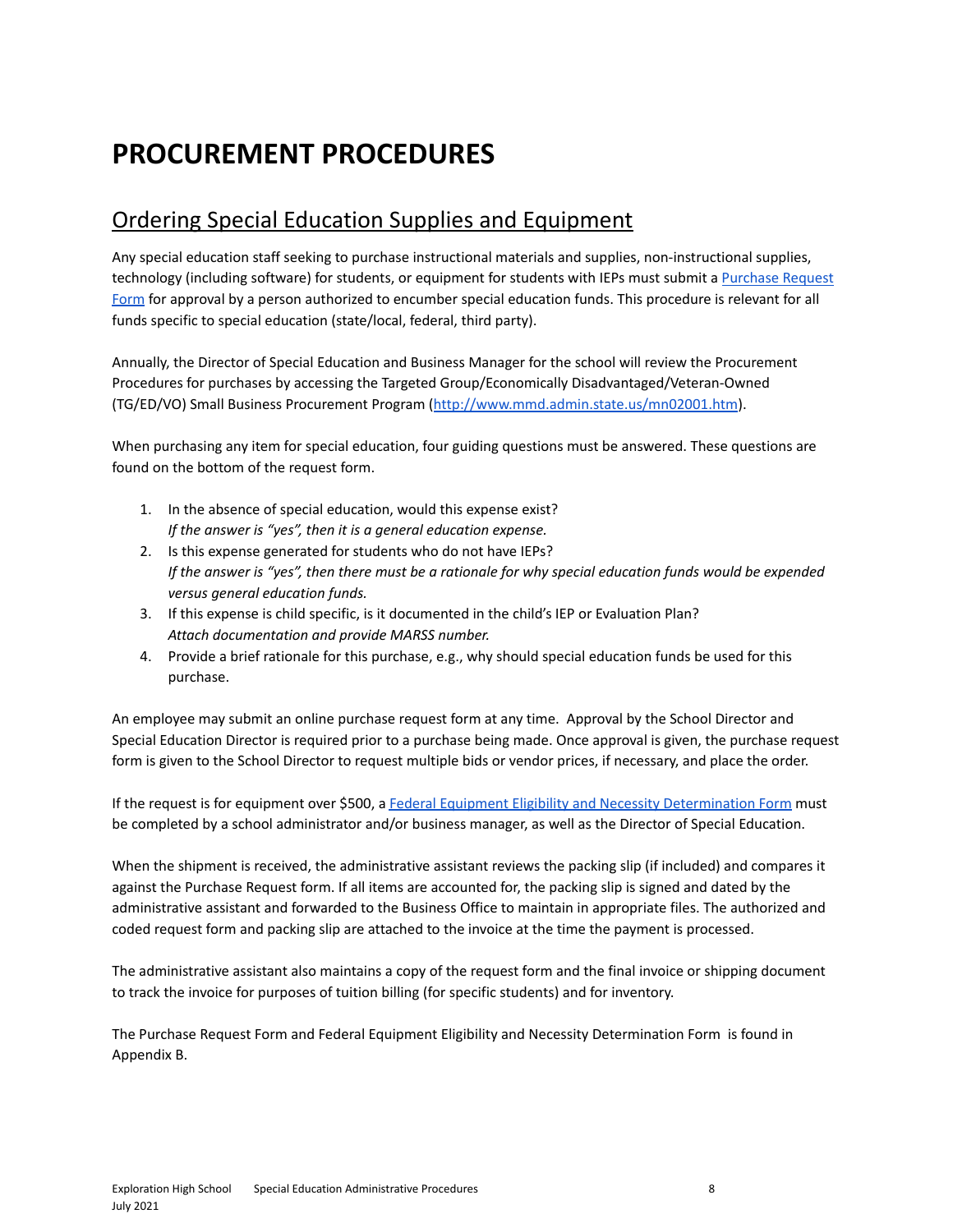#### <span id="page-8-0"></span>Procurement - Vendors & Bids

Exploration High School ensures that the state and local government inter-governmental agreements will be considered. Once a need has been identified to purchase supplies or equipment for special education (following procedures above) that are not sole source or specialty items, the Director of Special Education will check the Minnesota Cooperative Purchasing Venture [\(http://www.mmd.admin.state.mn.us/cpv2htm](http://www.mmd.admin.state.mn.us/cpv2.htm)) in order to ensure that Exploration High School will take all necessary and affirmative steps that minority businesses, women's business enterprises, and labor surplus area firms are used when possible. Affirmative steps include:

- Placing qualified small and minority business and women's business enterprises on solicitation lists;
- Assuring that small and minority business and women's business enterprises are solicited whenever they are potential sources;
- Dividing total requirements, when economically feasible, into smaller tasks or quantities to permit maximum participation by small and minority business and women's business enterprises';
- Establishing delivery schedules, where the requirements permit, which encourage participation by small and minority business and women's business enterprises; and
- Using the services and assistance of the Small Business Administration and the Minority Business Development Agency of the Department of Commerce.

For any appeals, the applicants must submit written documentation detailing the formal appeal and rationale for the quote to be reviewed and reconsidered to Exploration High School.

Exploration High School ensures that all procurement transactions are conducted in a manner providing full and open competition. All solicitations will incorporate a clear and accurate description of the technical requirements for the material, product, or service to be procured.

When accessing a vendor, the agency will ensure that no purchases are made from debarred and suspended vendors. The school will utilize [www.sam.gov](http://www.sam.gov) to check for debarred and suspended vendors.

#### <span id="page-8-1"></span>Methods of Purchase - Definitions

#### *Micro-Purchase*

A micro-purchase is an acquisition of supplies and services of \$10,000.00 or less.

- Micro-purchases can be made without soliciting competitive quotations if the school determines the cost is reasonable.
- School will, to the extent practicable, distribute micro-purchases equitably among qualified suppliers.

#### *Small Purchase*

A small purchase is an acquisition of supplies and services costing more than \$10,000.00 and less than \$150,000.00.

● School will obtain price and rate quotes from at least two qualified sources; more, if possible, when a larger number of vendors are available.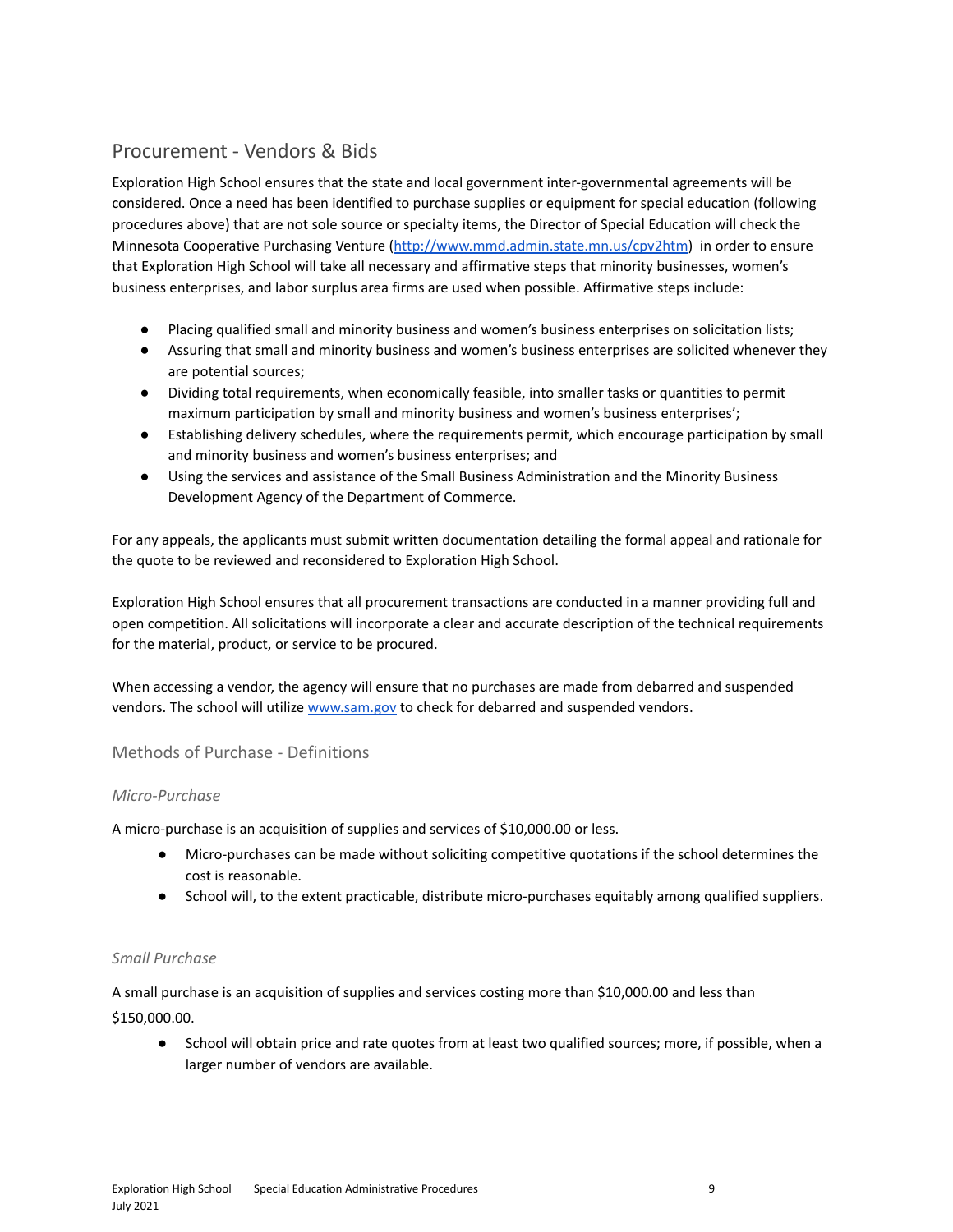● Price/rate quote will include documentation from vendors, such as written quote, Internet price search (screenshot of internet site for documentation) or written documentation of a phone call that includes vendor name, vendor number and information given by vendor. Documentation will be kept on file.

#### <span id="page-9-0"></span>*Competitive Proposals*

A competitive proposal is an acquisition of supplies and services costing more than \$100,000.00.

- Requests will be publicized and identify all evaluation factors and their relative importance.
- Proposals will be solicited from numerous qualified sources.
- A written method for conducting technical evaluations of the proposals will be utilized for selecting recipients.
- Contracts will be awarded to the responsible firm whose proposal is most advantageous to the program.
- Only qualified-based methods will be used, whereby competitors' qualifications are evaluated and the most qualified competitor is selected, in the procurement of architectural/engineering professional services.
- If appropriate, school will utilize a sealed bid process.
- A sealed bid is appropriate when a complete, adequate and realistic specification or description of good or service is available;
- Two or more responsible bidders are willing and able to compete effectively for the business.
- Selection of vendor can be made principally based on prices and it's a firm, fixed price contract.
- When a sealed bid is not appropriate, the school will award contract to a responsible vendor whose proposal is most advantageous to the school, considering price and other factors.

#### <span id="page-9-1"></span>*Non-Competitive Proposal*

A school will only use a non-competitive proposal when:

- The item is only available from a single source
- There is a public emergency that will not permit delay
- The federal awarding agency or pass-through expressly authorizes non-competitive proposals in response to a written request from non-federal agency; or
- After soliciting a number of sources, competition is determined inadequate.

#### <span id="page-9-2"></span>Conflict of Interest

In compliance of the Uniform Grant Guidance Policy 200.318(c), no employee, officer, or agent will participate in the selection, award, or administration of a contract supported by a Federal award if he or she has real or apparent conflict of interest. No employee, officer, or agent of the grantee or subgrantee shall participate in selection, or in the award or administration of a contract supported by Federal funds if a conflict of interest, real or apparent, would be involved. Such a conflict would arise when:

(i) The employee, officer or agent,

(ii) Any member of his immediate family

(iii) His or his partner, or

(iv) An organization which employs, or is about to employ, any of the above, has a financial or other interest in the firm selected for award. The grantee's or subgrantee's officers, employees or agents will neither solicit nor accept gratuities, favors or anything of monetary value from contractors, potential contractors, or parties to sub-agreements. Grantee and subgrantees may set minimum rules where the financial interest is not substantial or the gift is an unsolicited item of nominal intrinsic value (\$5.00 or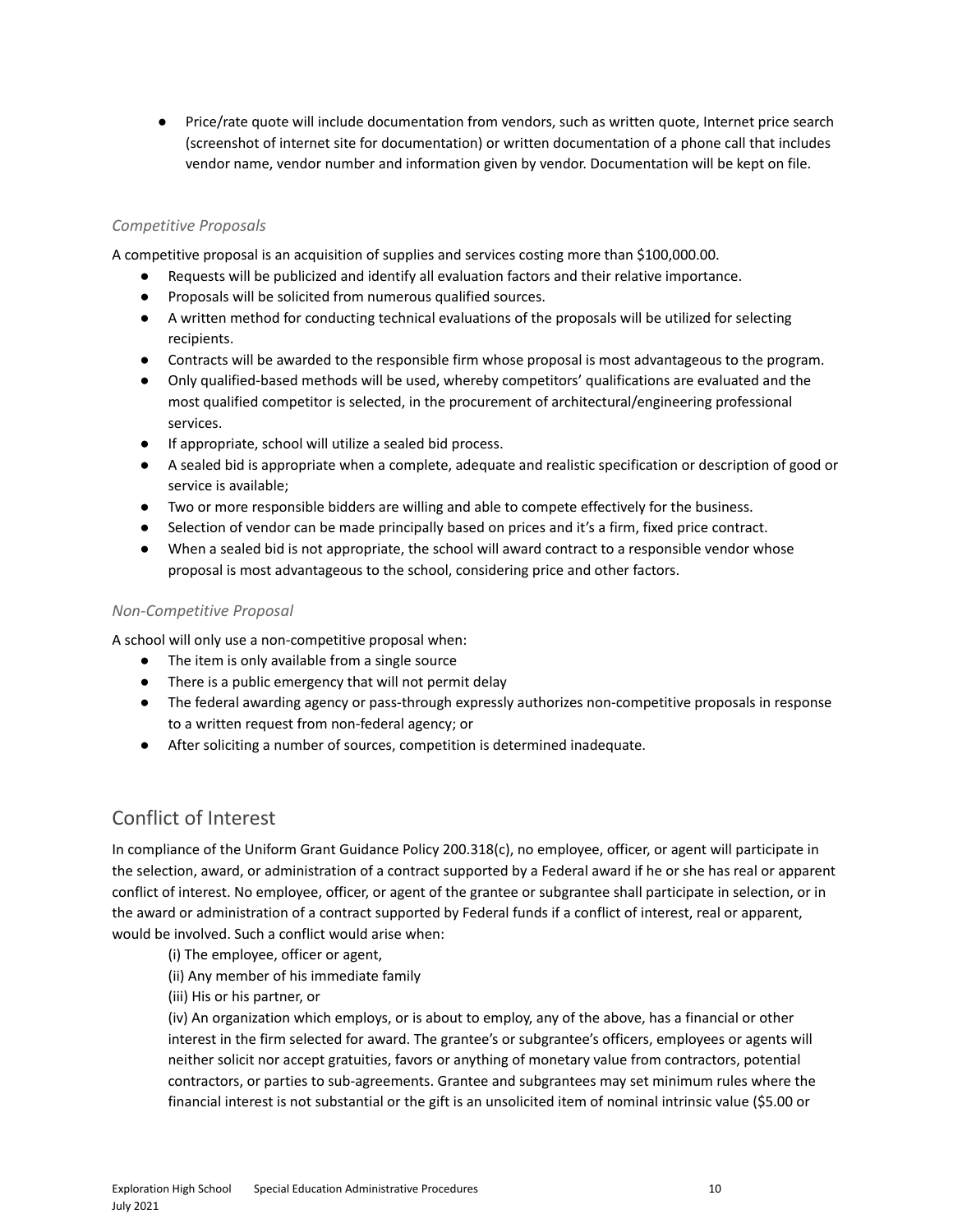less). To the extent permitted by State or local law or regulations, such standards or conduct will provide for penalties, sanctions, or other disciplinary actions for violations of such standards by the grantee's and subgrantee's officers, employees, or agents, or by contractors or their agents. The awarding agency may in regulation provide additional prohibitions relative to real, apparent, or potential conflicts of interest.

If a conflict of interest occurs, a Conflict of Interest [Questionnaire](https://docs.google.com/document/d/1YhNRZQpTxrld8Fz240a3ga1SqSPBHVw4dktfmMj6oZw/edit?usp=sharing) will be completed and submitted. If the Board of Directors and/or Executive Director has reason to believe an individual has failed to disclose actual or potential conflicts of interest, it will inform the member and allow him/her to explain the alleged failure to disclose. If the Board of Directors and/or Executive Director still has reason to believe a conflict of interest exists after the alleged conflict is explained, it will take corrective action and make the Executive Director aware of the conflict of interest. For any violations of the Conflict of Interest policy, the following correction action will occur:

- 1st Violation: Verbal warning from the Executive Director
- 2nd Violation: Written notice of violation and a follow-up meeting with the Executive Director about future purchasing or procurement opportunities.

<span id="page-10-0"></span>The Conflict of Interest Questionnaire is found in Appendix C.

### Reimbursement for Purchase of Special Education Supplies

Special education staff seeking reimbursement for any special education expense must receive approval from the Director of Special Education prior to incurring the expense. Following are the steps for requesting reimbursement.

- 1. Send an email to the Director of Special Education outlining the need to purchase something outside of the standard ordering process and provide a rationale.
- 2. The email will be either approved or declined.
- 3. If the request is approved, the special education staff person must do the following:
	- a. Request a Tax Exempt Certificate from the school; sales tax incurred will not be reimbursed.
	- a. Complete the Employee [Reimbursement](https://docs.google.com/document/d/1PwLBV_I1CCDVpCGA8PjICHSy1TZwop2n7EHP0Rm9ucU/edit?usp=sharing) Request Form.
	- b. Attach itemized receipts to the Employee Reimbursement Request Form.
	- c. If there is more than one receipt, itemize each receipt on the form and identify the item purchased on the receipt, if not clear.
	- d. Attach the "approval" email by the supervisor to the Employee Reimbursement Request Form.
	- e. Submit all documentation to the Director of Special Education to ensure proper coding and submission to the Business Manager.

If the request is a recurring expense, such as incentives for students or sensory materials, the staff person needs to request an alternative solution to regular reimbursements, but must still make the request and provide the rationale for the recurring expense. Situations such as this will be worked out on a case-by-case basis (including whether purchase orders can be set up with local vendors or some other purchasing arrangement can be made).

The Employee Reimbursement Request Form is found in Appendix D.

## <span id="page-10-1"></span>Contracting for Special Education Services

There are several examples of contracted services needed for each school year.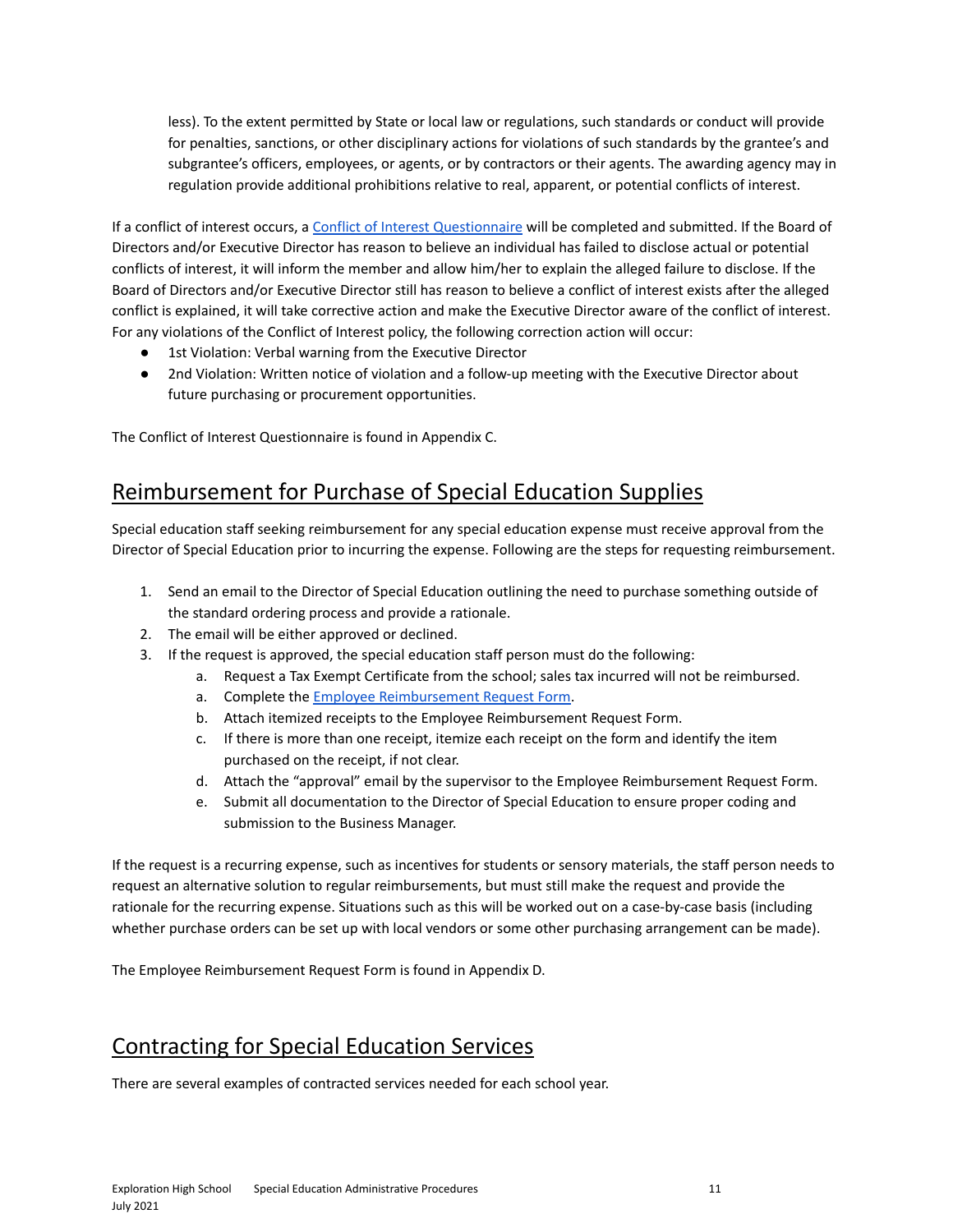Prior to the beginning of the school year, the Director of Special Education, in collaboration with the special education team and Executive Director, will identify the needs for annual contracted services in situations where permanent staff have not been able to be identified to fill positions or where low incidence needs require expertise not present on the staff.

Examples of these contracted services could include:

- School Psychologist
- Speech/Language Pathologist
- Occupational Therapist
- Physical Therapist
- Audiologist
- Teachers of the Deaf/Hard of Hearing or Vision Impaired
- Developmental Adapted Physical Education
- Behavior Analyst

A contract is also developed for the Director of Special Education on an annual basis.

Contracts will be negotiated by the Director of Special Education to include rates, workload expectations, schedule, invoicing requirements, projected annual billing and licensure requirements.

## <span id="page-11-0"></span>Purchase of Contracted Services/Equipment for Specific Students

In the event that an IEP team determines that a specific service or piece of equipment must be purchased to meet the needs of a particular student, typical contracting and procurement procedures are followed.

The process is different only to the extent that the resident district will be informed of the direct expense for the student through EDRS. The notification process includes the district office manager completing and sending the MDE Form entitled *Uniform Tuition Billing: [One-to-One](https://drive.google.com/file/d/1zcAkG4RTOifPr9sOWSS3wX0jYgzHibFk/view?usp=sharing) Services* to the resident district and to MDE.

In the event that equipment is purchased for a specific student, a notation is made in the inventory to ensure that equipment follows the student when he/she/they age out of the school, move, or enroll in a different school.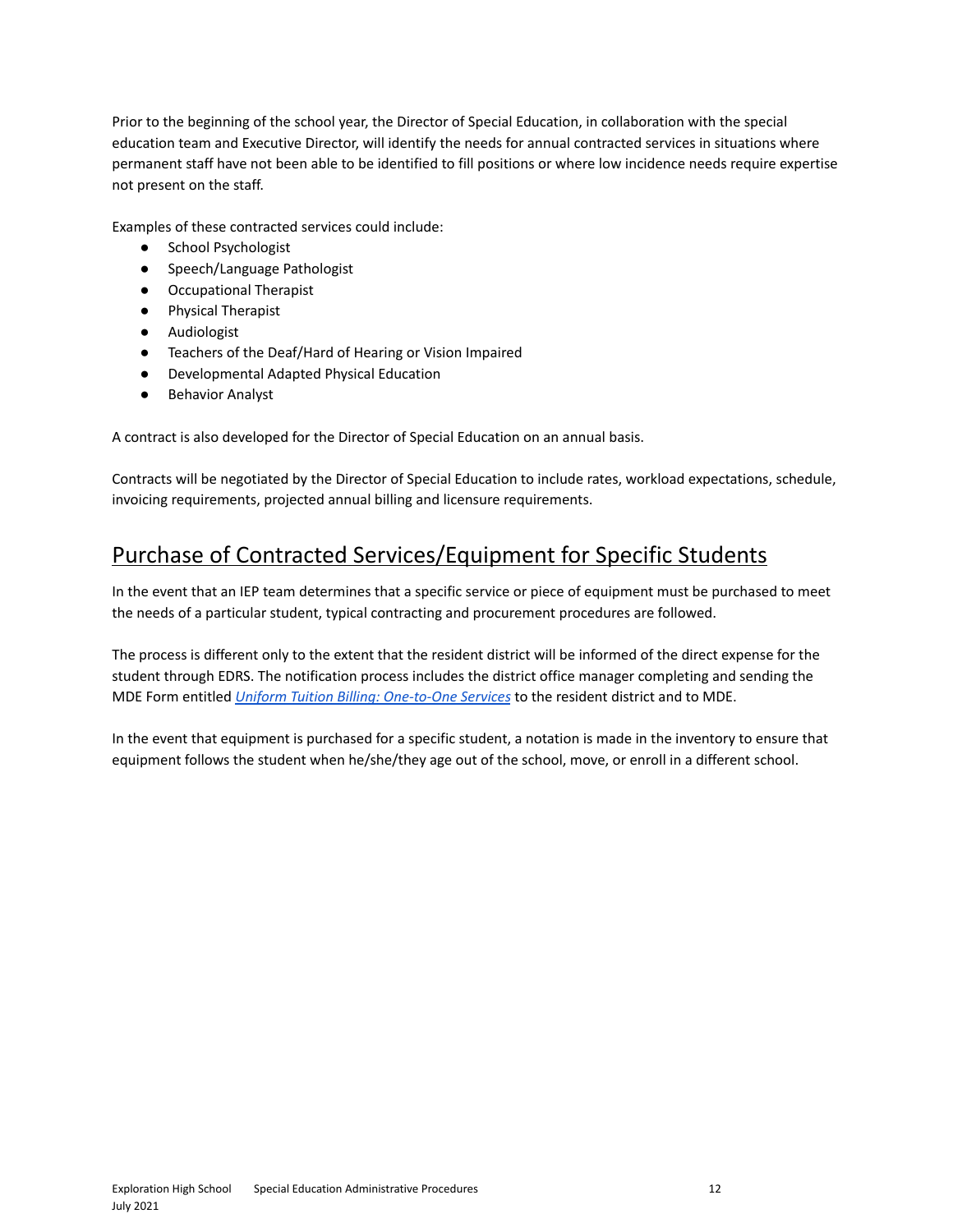## <span id="page-12-0"></span>**INVENTORY PROCEDURES**

Equipment is designated by policy as purchases over \$500. Some purchases under \$500 will be considered sensitive purchases and will be tracked as equipment/technology.

The following will be tracked on special education inventory:

- Any purchase over \$500.00
- Long-term use special education test kits, such as IQ assessments.
- Assistive technology purchases under \$500 for students and staff (designated as 'sensitive items') examples include iPads, Chromebooks, etc.
- Furniture for special education classrooms under \$500.00 examples include tables used for instruction

The Assistant Director of Special Education will maintain the inventory for the department and will maintain required information in the [Inventory](https://docs.google.com/spreadsheets/d/1n658uOiIVLVQl8Pz9cgME3C9lngM0JUZTVAit412kls/edit?usp=sharing) Tracking Sheet. Each piece of equipment will be labeled with a Exploration High School Special Education Department label.

A formal inventory will be conducted at least bi-annually and will be certified by the Assistant Director of Special Education. A copy of the certified inventory form will be filed at the building site and stored electronically. An informal inventory will be conducted at the end of each school year to ensure that equipment and test kits are stored and ready for the coming school year.

The Inventory Tracking Sheet is found in Appendix F.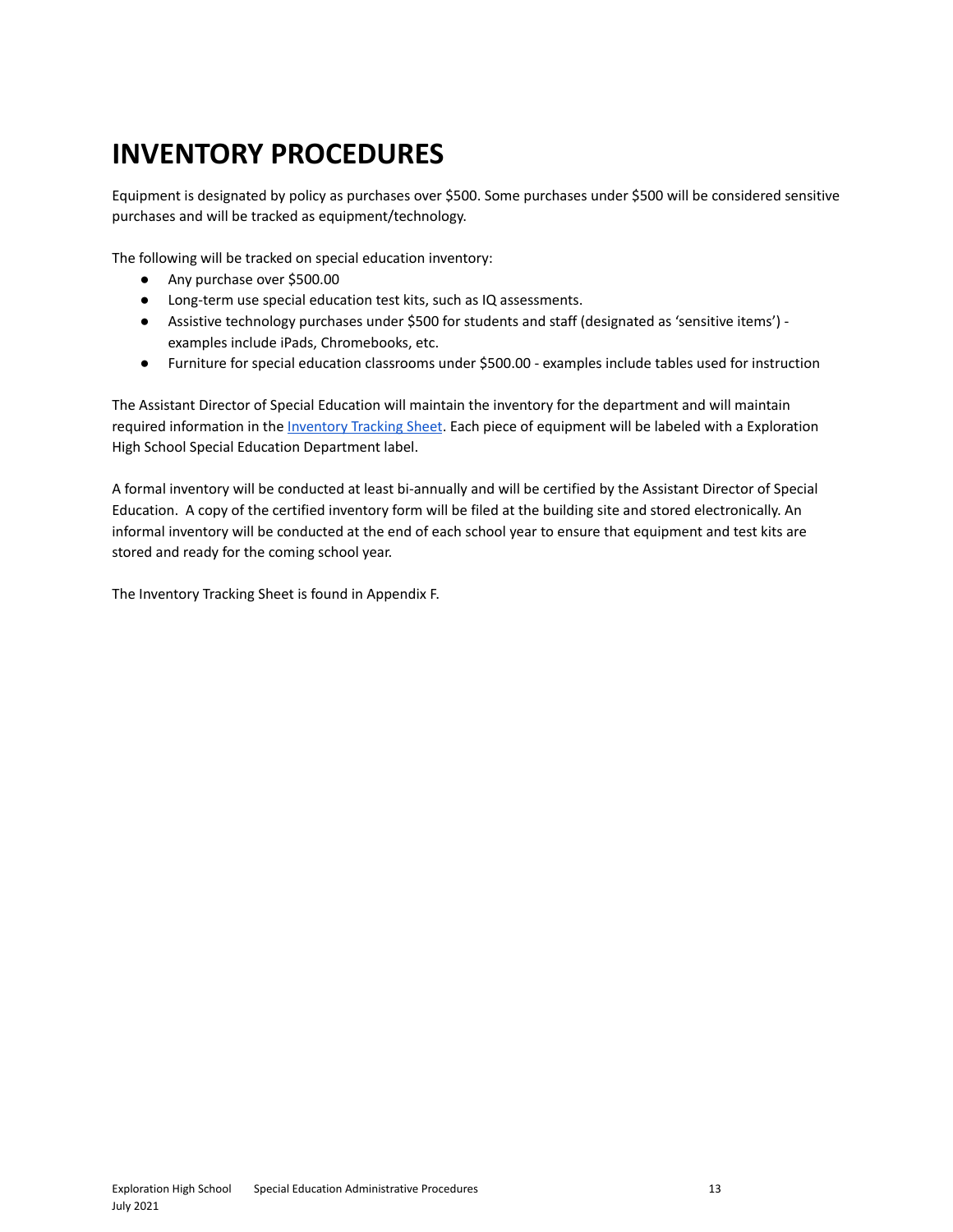## <span id="page-13-0"></span>**THIRD PARTY BILLING PROCEDURES**

Exploration High School shall seek reimbursement from third parties for the cost of services provided by the district service providers whenever the services provided are otherwise covered by the child's health coverage. This will be done in accordance with Minnesota State Statute 125A.21, Subd.2.

The following are timelines and procedures for seeking Third Party Reimbursement for MA eligible IEP services. Exploration High School will utilize an agency to assist them in completing these procedures.

#### *Beginning of August*

Annually, at this time, a letter will be sent to parents of students with IEPs explaining the district's intent to bill Medical Assistance. The letter will be sent to students who fall into the following categories:

- New to the school
- Never been eligible for MA in the past (but could be in the future)
- Not currently having any IEP eligible services billed (but could in the future)

#### *End of August*

Annually, at this time, MA eligibility will be checked through the DHS MS-ITSA system for all students enrolled in the district with an IEP who also have IEP services eligible for MA billing.

The district will not bill private insurance.

When eligibility verification is complete, consent and release forms will be sent to parents for eligible students for whom the district does not currently have consent to bill.

\*Once the district obtains consent from a parent, that consent remains in effect as long as the student is enrolled in the district and remains eligible for Medical Assistance.

#### *Mid-September*

The district will identify eligible students with PCA services and collect time studies from the paraprofessionals. The district will ensure that all paraprofessionals who function in a PCA role take the PCA test online through the Department of Human Services. An annual file will be made of all certificates indicating that the paraprofessional has passed the PCA test. This test is taken only once during the time the PCA/paraprofessional is employed by the district.

#### *Mid-September and On-going*

All providers will be informed who serve MA eligible students which students for whom they must start Activity Logs, including school psychologists and school nurses who will be evaluating students who are MA eligible. As new students become MA eligible, providers will be informed.

Activity logs will be started and maintained as soon as eligibility is established and once permission is received, billing can take place.

The district will verify who monitors students getting on and off special transportation for those students eligible for MA billing for special transportation.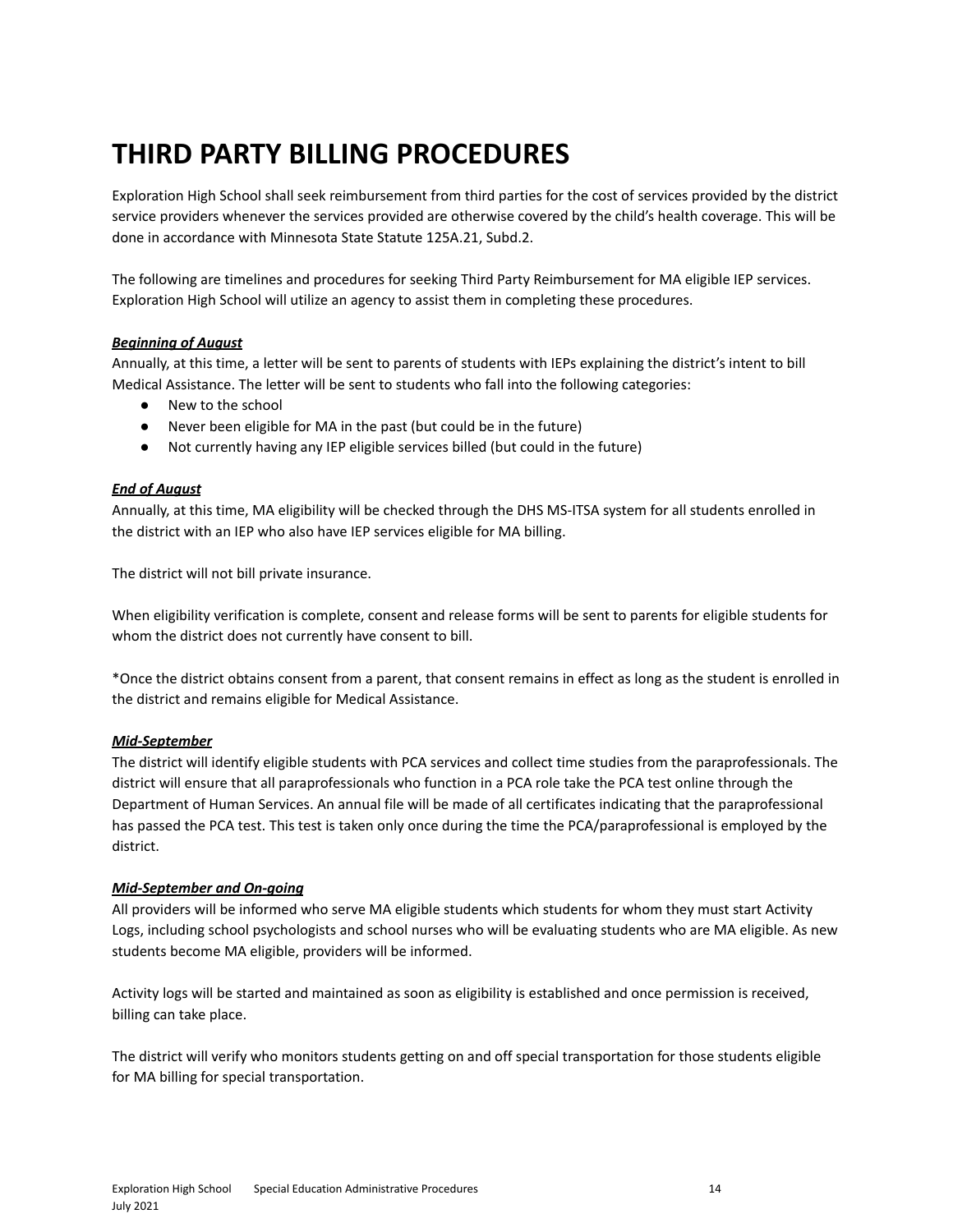#### **Communication with Third Party Billing Agency**

Exploration High School will designate an on-site contact to work in collaboration with the MA Billing agency to complete all appropriate paperwork.

#### **General Administrative/Record Keeping Functions**

- Each student for whom MA billing takes place will have a separate MA billing file maintained by the Administrative Success Specialist.
- The contents of the MA billing file will be set up by billing year and include general information that pertains to multiple years.
	- Consent Forms
	- Documentation that consent forms have not been returned
	- Date MA billing began
	- Activity logs for each school year for each provider
- The Director of Special Education will review the Annual MA Report submitted to DHS (a summary of total encounters and hours of service in each category of service being billed) for the prior school year.
- The Director of Special Education will review annual updated rates for each service being provided.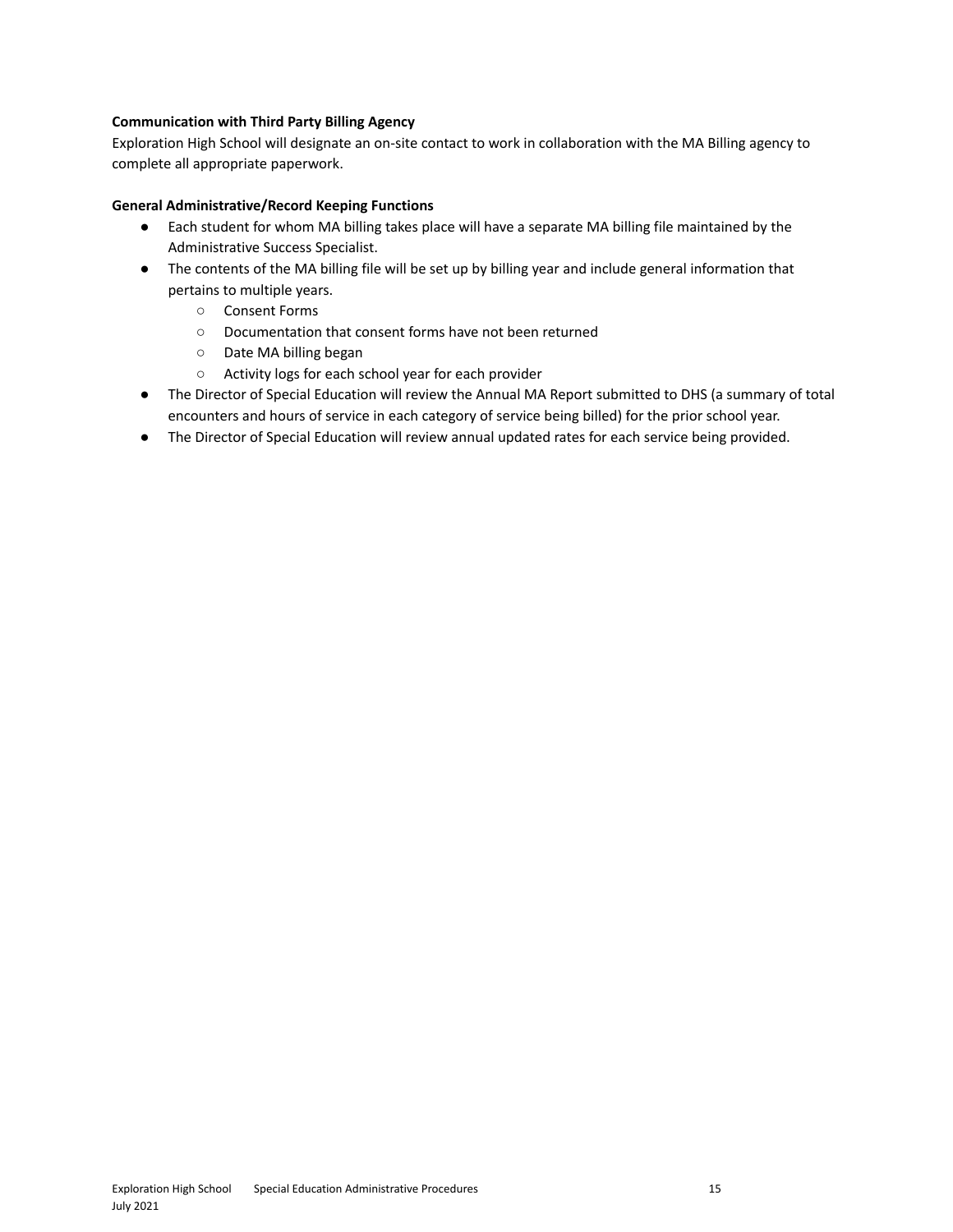## <span id="page-15-0"></span>**SPECIAL TRANSPORTATION PROCEDURES**

The process for identifying, approving, and providing special transportation is as follows:

- 1. The IEP team determines there is a need for special transportation. The team also determines if there is a need for additional adult supervision on the bus. The team needs to inform parents that from the date of request, there may be a minimum of two days needed to arrange the change in transportation.
- 2. The need and the rationale for special transportation are outlined on the services page of the IEP. If this need emerges at a time other than the annual review, then the IEP team meeting will be called, a change made to the IEP and a Prior Written Notice developed and permission sought from the parents.
- 3. The IEP manager completes the Special [Transportation](https://docs.google.com/document/d/1JwL1ryNagwNsElp9REYtjqHWSAqsOL_l9MFOf6lwYm0/edit?usp=sharing) Request Form and attaches the relevant page of the IEP to the form.
- 4. The IEP manager submits the form to the Director of Special Education for approval.
- 5. The Director of Special Education reviews the request, approves or denies the request, and sends the form to the Executive Director.
- 6. The Executive Director maintains a file of special education transportation requests by fiscal year and submits the request to the transportation company. The Executive Director may also assist in finding special transportation resources if regular carriers cannot be used.
- 7. The Executive Director submits the MARSS [Change](https://docs.google.com/forms/d/1nY7fWc7U1bb8p6OjzHYhh699F3qxEnh9_pUWCh1bVag/edit?usp=sharing) of Status Form to the MARSS Coordinator.
- 8. The same process will occur if the need for special transportation is no longer needed.
- 9. Prior to the beginning of the school year, the Executive Director sends out a list of the students riding special transportation to confirm for the coming school year.

The Director of Special Education will approve all of the requests for special transportation. The Director of Special Education will give immediate feedback to IEP managers if there are questions about rationale or appropriateness of the request.

The Special Transportation Request Form is found in Appendix G.

The MARSS Change of Status Form is found in Appendix H.